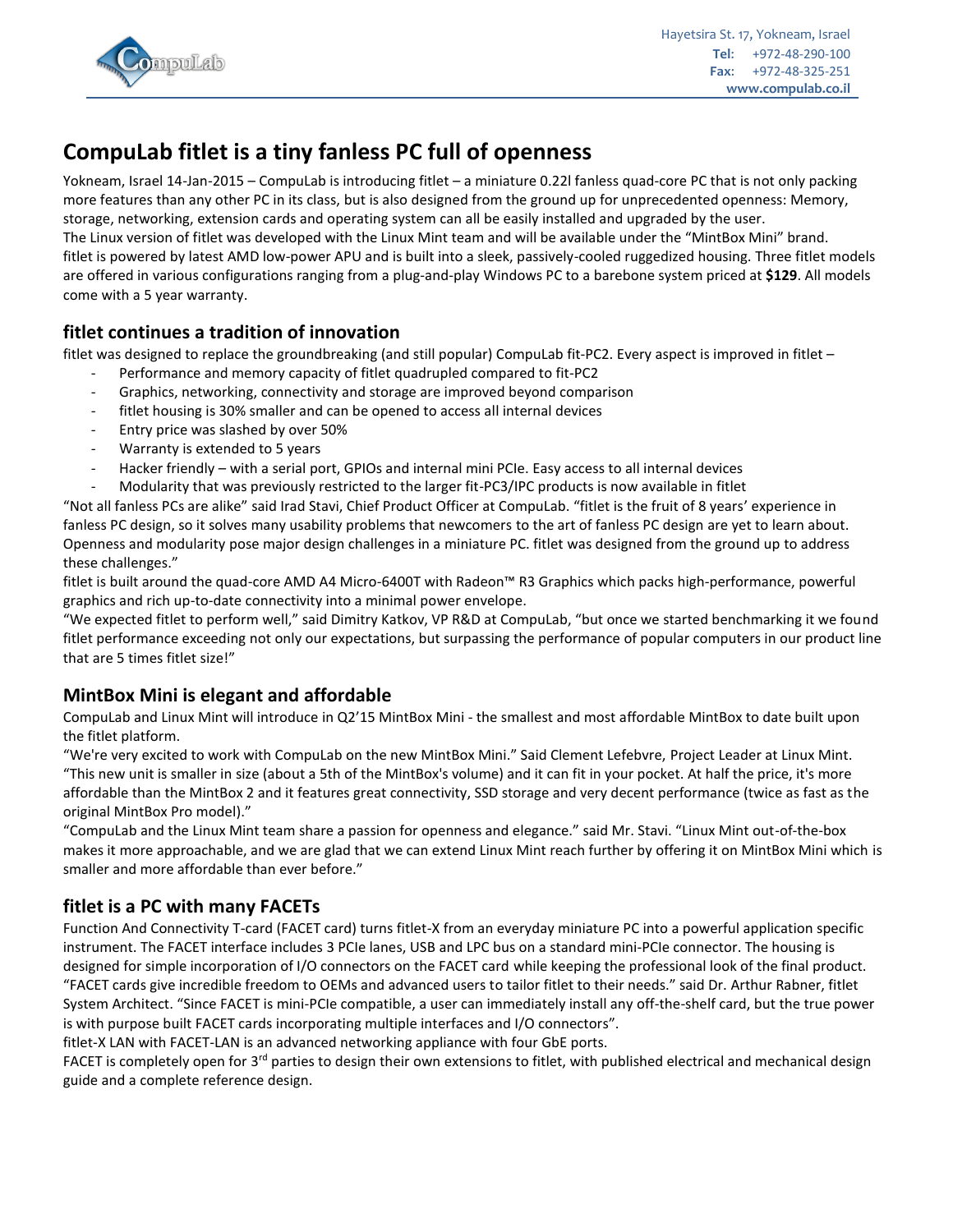

## **fitlet models**

## **fitlet-i – the swiss army knife of miniature PCs**

fitlet-i is a miniature, fanless and ruggedized PC, featuring all the expected functionality and then some.

fitlet-i standard features are unusually rich for a computer its size, including up to 8 GB RAM, mSATA, dual head HDMI, dual GbE LAN, WLAN 802.11ac, micro-SD socket and 6 USB port (2 USB3). Beyond that, fitlet-i features a powered eSATA, RS232, SMBUS, UART, 8 GPIOs and provision for mobile data communication. All features are completely user accessible. A great deal of thought was given to real-world usability scenarios resulting in a long list of integrator-friendly features: power plug locking, USB plugs locking, replaceable battery, programmable power-on, remote power button, power button locking and robust mounting.

#### **fitlet-X – 4 GbE LAN ports to begin with**

If industrial PC applications have one thing in common it's that they are all different. fitlet-X was designed to address this challenge by incorporating the FACET card (Function And Connectivity Extension T-Card). The first introduced solution is fitlet-X LAN, designed for advanced routing and network security applications. fitlet-X LAN provides four GbE ports without changing the form factor or reducing the standard connectivity found in fitlet. OEMs can quickly tailor fitlet-X to their specific requirements by designing a custom FACET card. CompuLab will introduce additional off-the-shelf FACET cards in the future.

#### **fitlet-B – Quality and reliability on a budget**

fitlet-B is the entry level model that makes no compromise on build quality and reliability. Powered by a dual-core AMD E1 Micro-6200T with Radeon™ R2 Graphics, fitlet-B makes an extremely attractive building-block for applications in robotics, thin clients, telemetry and basic digital signage. Compared to the popular CompuLab fit-PC2, fitlet-B is smaller, 2.5 times more powerful, has up to 4 times RAM capacity, dual head HDMI and comes with 5 year warranty. At \$129 fitlet-B is less than half the price of fit-PC2.

## **fitlet-i specifications**

CPU: AMD A4 Micro-6400T 64 bit / quad-core / up to 1.6 GHz / 4.5W TDP Graphics: AMD Radeon™ R3 Graphics, Display: Dual HDMI 1.4a 1920x1200@60Hz with audio RAM: Up to 8 GB DDR3-1333 (1x SODIMM) Storage:

- $m$ SATA up to 1 TB SATA 3.0 6 Gbps
- Power eSATA (5V) SATA 3.0 6 Gbps
- Micro-SD SDXC support, rate 25 MB/s

Networking:

- Dual GbE (Intel I211)
- WLAN 802.11ac (2.4/5GHz dual band Intel 7260HMW) + BT4.0
- Support for mobile data communication with on-board micro-SIM socket
- USB: 2x USB 3.0 + 4x USB 2.0

Audio: S/PDIF 7.1+2 channels in/out + stereo line-out/line-in/mic + HDMI audio Connectivity: RS232, UART (3.3V), SMBUS, 8x GPIOs Supported operating systems: Windows 7/8 64 bit, Linux Mint Dimensions: 10.8 cm x 8.3 cm x 2.4 cm (0.22l), 250g Expansion: miniPCIe (normally used for WLAN)

Note 1: fitlet-B has a different CPU (AMD E1 Micro 6200T) Note 2: fitlet-B and fitlet-X have different features. Please consult specifications.

## **fitlet availability**

CompuLab will start accepting orders for fitlet in February 2015 at a price starting from \$129 for fitlet-B Barebone. fitlet can be ordered in North America and Europe through Amazon and worldwide directly from CompuLab or from CompuLab resellers.